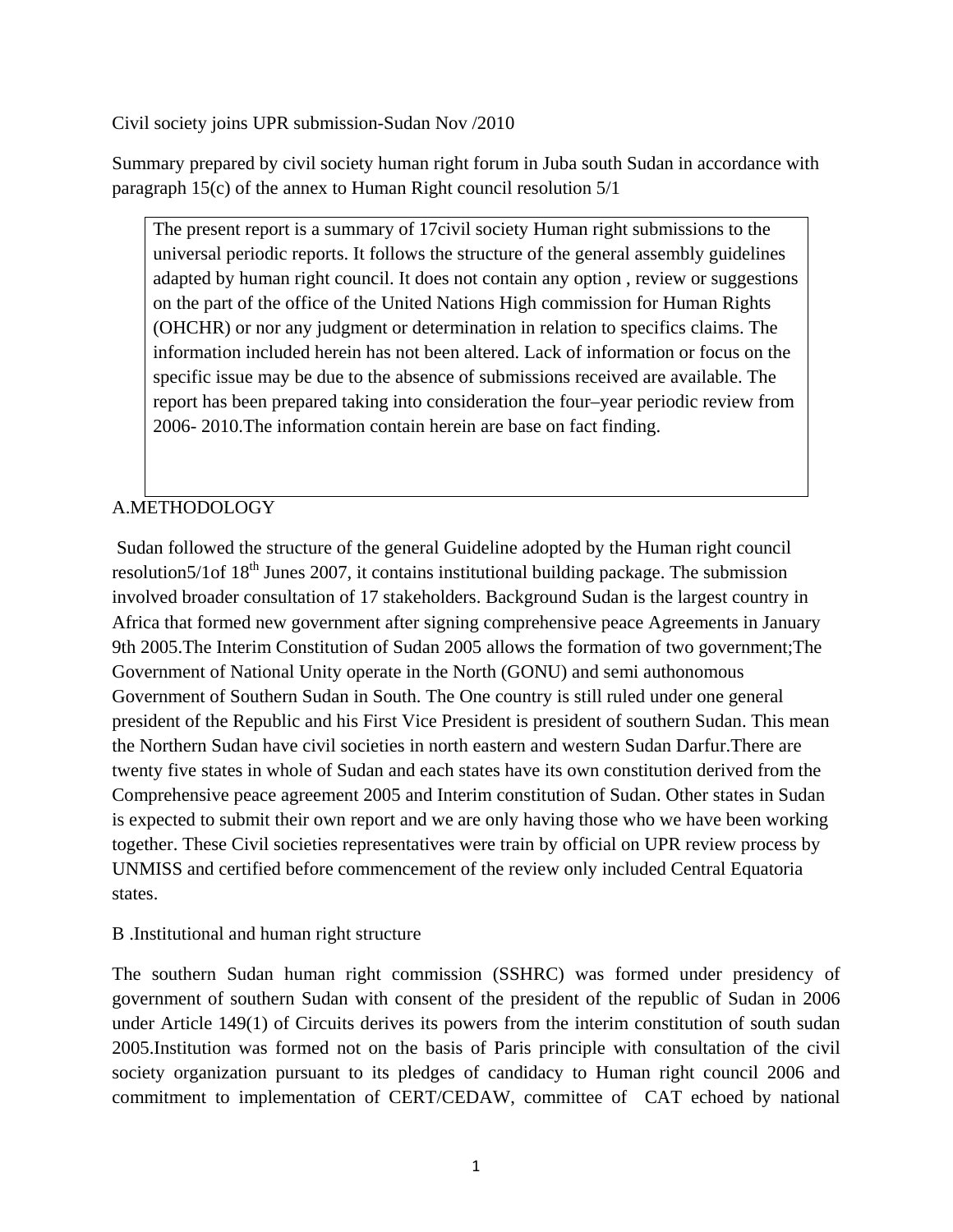committee and victims of torture.The institution had dragging time to implement ICCPR Article (27) minority rights in constitutional support for Human rights as parliamentarians reports are subject to presidential order. The commission took long time to establish structures at all the 10 states due to lack of professionally trained human rights officers, limited funds allocated to run the activities and structural-infrastructure constraints of the commission. At the establishment it had train 24 human right monitors. The constitution mandate of SSHRC is promotion and protection of human rights and fundamental freedoms at all level with the Bill of rights in ICSS as well international Human right treaties and conventions that have been ratified by republic of Sudan. The SSHR indicated that in its pledges to council, Southern Sudan to accelerate the process to adhere to two optional protocols to CRC and the optional protocol to CEDAW The government of the southern Sudan yet to fulfill this pledges.

## C promotion and protection of human rights in the ground

# Equality and non-discrimination

In Sudan there serious of discrimination especially among women who lost their marriage partners, in most cases the properties of the decease are taken away and she has no saying. Disable people are being discriminated especially in work it very rare that you find a physically disable woman working in office except in church organization. Equal representation in the Assembly. Up to now we do not have any representative of people with disabilities in the ssla.disability is not inability. Why not give them a room says southern Sudan Deaf Development Concern-Juba. PWDs express that, women are more subject to double discrimination and continues to miss out on Education, training, unemployment. Stresses that exist among the PWDs has grown beyond 95 % among the CSHRWG basing on the fact they don't have interpreters service, yet for their goodness sake, they needs to understand their right as person with disabilities. Sudan is a state that has sign the international convention on the protection and promotion of the rights and dignity of a person with disabilities A/611(2006),but it has not been implemented.SS-Deaf-D-CONCERN states that 532,000 person are deaf in which 250,000 are in the southern Sudan comprising of children, adult and army combatants, deaf and blind.

## Administration of Justice and Rule of law

The interim constitution of southern Sudan Article (128) provides formation of independent Judiciary and courts. The president of the supreme courts and appeal is appointed by the president of the government of southern Sudan and approved by 2/3 majorities in assembly. However the courts are not independent subject to government pressure regarding verdicts, sentences and allegation of corruption in the judicial system. Most of the Judges were trained in the Arabic patterns and the government of southern Sudan had to take 50 Judges for English course training in Nairobi (MTDF funding) this has been challenges in interpretation of the legal jurisprudence and hence many case are left pending or un attending, most people stay in prison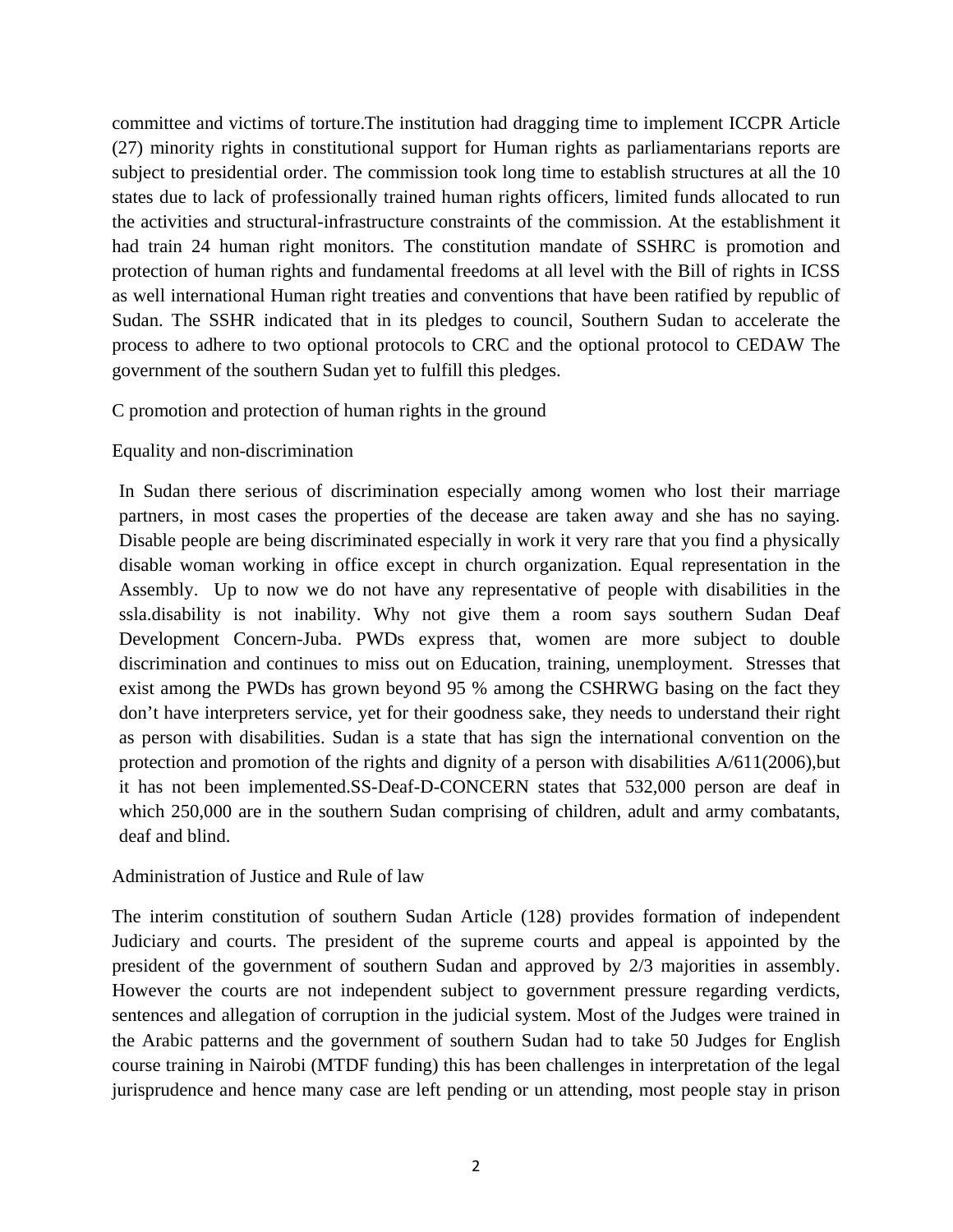for long time without trial because they could interpret the laws. Courts and public prosecution can refuse cases lodged by victims of state abuse. The state officials are not punished for Human rights abuses committed and the constitution of ICSS, 2005 confirm immunity for investigation of prosecution of individuals governments official who were subject to complains of system of torture, this call for the need of the codification of the international convention against torture. Access to justice is been hampered by high cost of court fee and the hostility of the environment ,strange and intimidating due to the complex language(Arabic) and the court procedure which a lay citizen from exile do not understand due to their illiteracy and lack of formal education. This further erodes their confidence in the administration of justice in southern Sudan.

Among army men, it worst because taking a case that took place on the 26 august , Yei county central equatoria one SPLA soldier move to home looking for wife and on finding, he tied the family member all(8 in number) and shoot them all one by one.(doc Unmis)and took the wife and rape her repeathy. On discovering the man the following morning, the man was arrested. Such actually undermine the right of a person to life and we appeal to the government of southern to end this kind crime that normally send strong signal that the SPLA soldier will not enjoy impunity for crime committed against civilian. On  $13<sup>th</sup>$  August the high court in Torit Eastern equatorial state convicted four southern Sudanese police Service (SSPS) personnel of charges including rape under the 2008 southern Sudan penal code. They were sentenced to period of imprisonment between 7-13 years. In court the SSPS personnel admitted taking two Kenyan women to bush near Torit o  $23<sup>rd</sup>$  may 2009 and beating them with sticks. The defendants claimed they acted under orders, having told by a superior to interrogate the women till they confessed to a crime. This is and important case in the fight against impunity for gender based violence in southern Sudan. In summoning up the Judge made it clear that the policemen were not obligated to obey orders which are inherent criminal. Both the SSPS and the SPLA are encouraged to incorporate this case into training program for recruitments and seasoned officers, making clear that a culture of impunity within state forces will not be tolerated.

## Arbitrary Arrest and detention by police force

The interim constitution of southern Sudan Article (162) foreseen a decentralization of the police force. It's worth noting the act of signing of the CPA 2005; the police were not included in the negotiations which bring the complexity in the structures of the police. The security sector reform program to nationalize the police came into force by integrating the former Soldiers into the police force but had not yet become police service. Accordingly, Northern and southern Sudan have distinct police force each having separate claims of command and political leadership. The SSPS police the whole of the southern Sudan and answerable to the GOSS. Despite of this distinct and separately administered polices forces in southern Sudan and northern, there are considerable similarities in patterns of the arbitrary arrest and detention. There were effort by UNPOL to build the capacity of the police on law enforcement, community police and human rights, protection of the civilians during election several irregularities are still recorded. An SPLM\_ Democracy Change member was released from SPLA custody on 14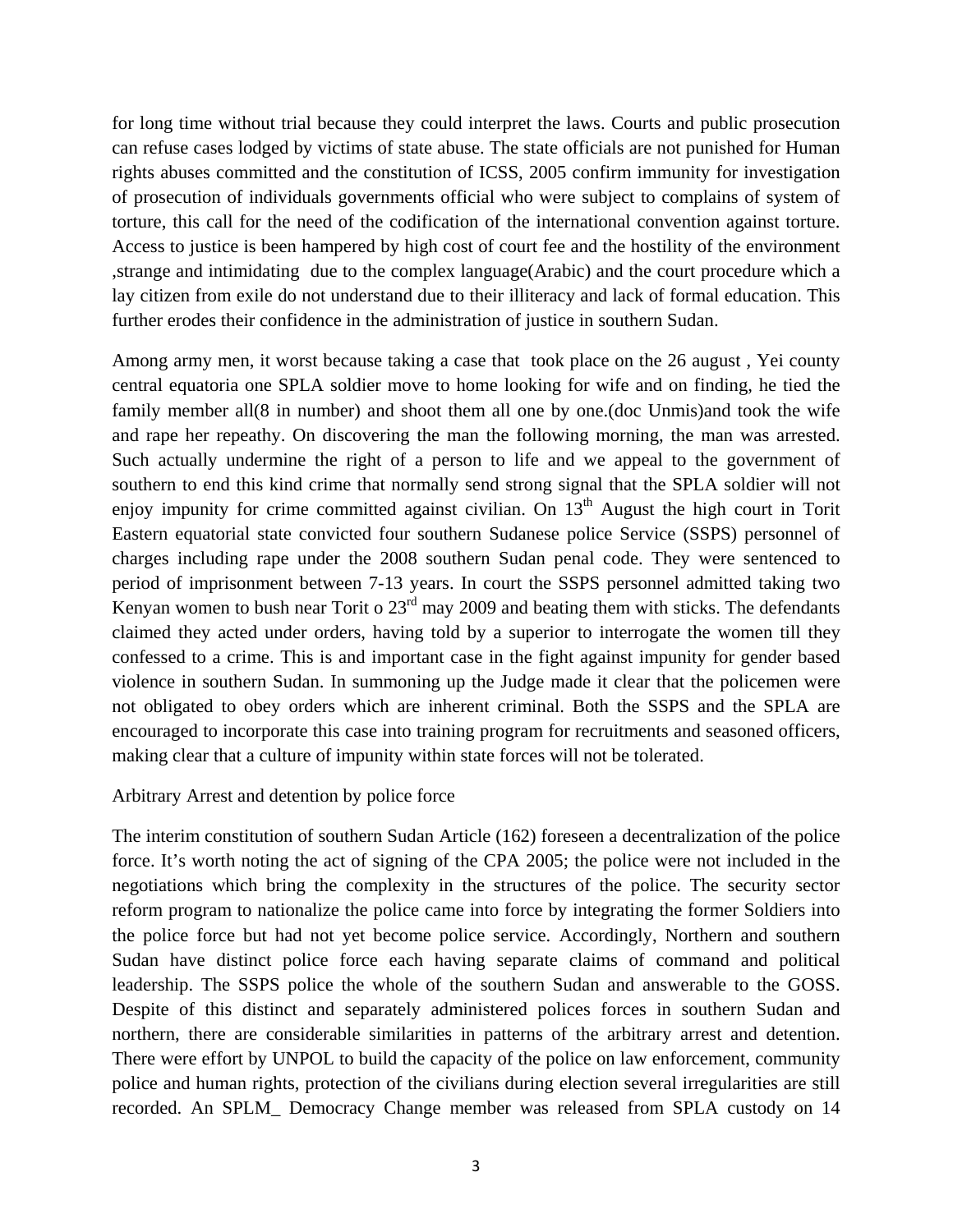August following his arrest and detention without charges for over four month. He is one of the five SPLM-DC member arrests by SPLA between 22-26 may in Malakal County on suspicion on involvement in the killing of the Shilluk paramount chief and six civilians panyikang, upper Nile states. Elsewhere, in Rumbek, lake states, a former SPLM-DC members arrested by SSPS on 14 July was released on 5 August following UNMIS Human rights intervention. Although not These releases are welcomed aspect for personal liberties contained in the interim constitution of Sudan. The Government of southern Sudanese forces refrain forms political motivated arrest and to either release the remaining four splm-dc members detained since may or have them transferred to police custody for trials by the courts.

#### Excessive use of Arrest and Detention in criminal investigation

The Sudanese laws of criminal procedure allow the police to arrest a criminal suspect without first obtaining the arrest warrant in relation to many of the most common offences. The police tend to make excessive use of this unchecked power. Every arrest constitutes a limitation of the human right to physical liberty and the police must use restraints. The police may also resort to arrest where it is necessary because there is significant risk that the suspect may abscond, destroy evidence, influence witnesses or commit further serious crimes. At the detention centre the police mix both male and juveniles together. This poses challenges to the victim getting higher chances of abuse. Similar report of arbitration was recorded in yei prison, police, Terekeka and Juba central prison where the facitilities build for 450 inmates now accommodates 900. This has resulted to overcrowding in the prison center's while rights to access to justice is delayed, representation by legal attorney denied to most of them, and at least 79 Juveniles are reported on remand by ministry of gender, GOSS. The recommendation is the most of the juvenile's case requires argent trials and instead of imprisonments they should be in reformatory schools and center's which still absence. The Civil societies visited the prison and they confirm to be given rights to vote for self determination during the referendum(program televise of state TV Juba) but still there is no law currently available to enhance the rights of prisoners to participate in national program like elections and referendum. The Government of Sudan is signatory Treaty on abolition to death penalty but still prisons are being executed by hugging every week. There is still new hope in the police service since the enactment of the SSPS and NISS Act 2009.

Right to life, liberty and social security of persons.

The interim constitution of southern Sudan, 2005 article (25) restricts states from execution of death penalty. Despite the fact that Sudan is signatory to the international instrument on death penalty it's still imposed to serve as punishment in prisons in Juba human rights and special There are several attempts to visit the prison by various civil society, the only agreement we acknowledge is that the prison for the time will vote during 2011 referendum challenges still remains no law amend for the voting rights of the prisoners and argue the government to codify the law. Land policies have not been established and land acquisition is haphazardly done and at a risk (2009 World Bank).The land commission is undertaking important work in defining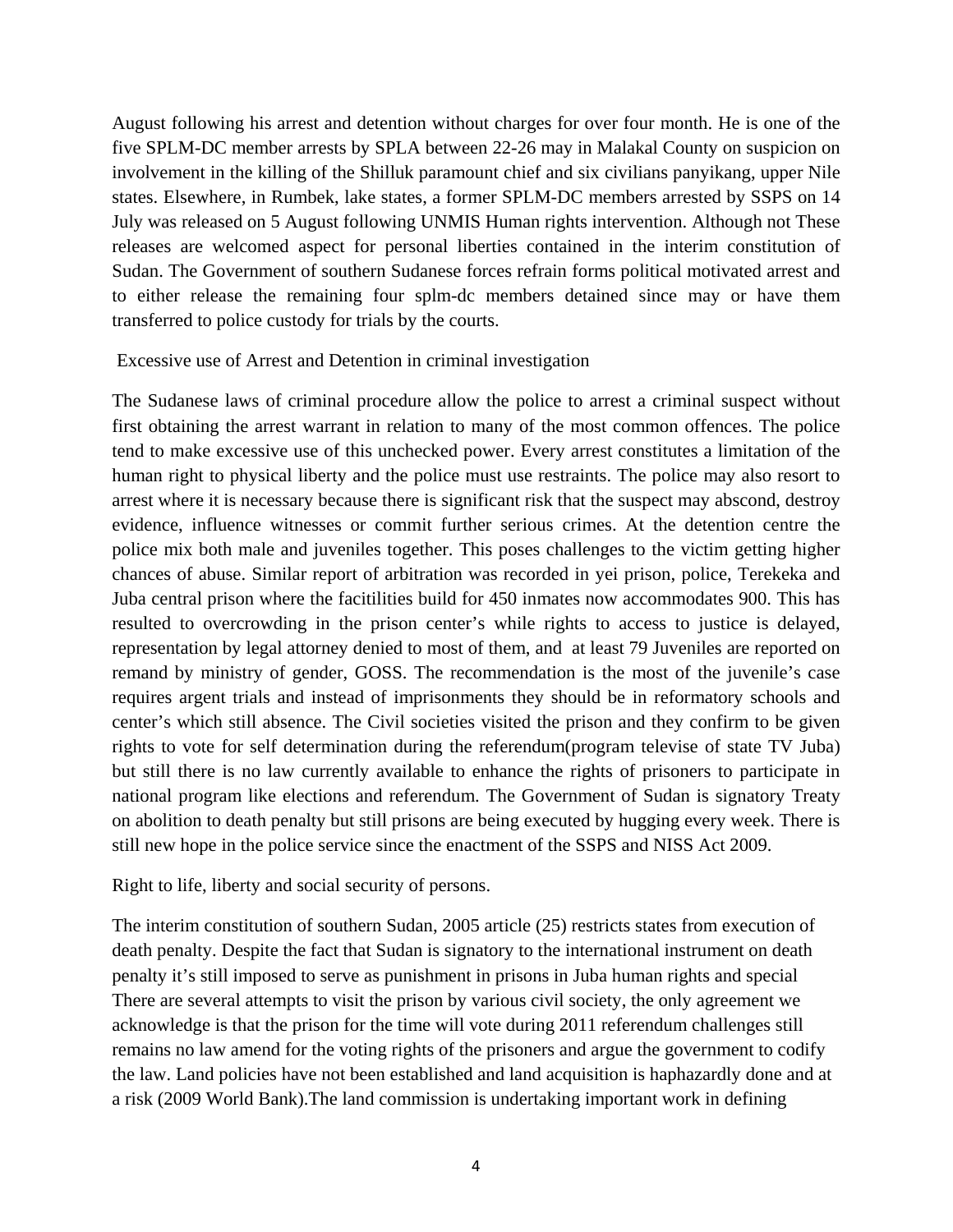policies and framework for allocation of land consistent with the CPA 2005 and the interim constitution ICSS, 2005.In the absence of an overarching land policy and specific land legislation at GOSS level, government land constrains to be allocated in some states but not others outside Juba town. Land is being seized arbitrarily by force, by simple marking, and by negotiating that these methods will deliver distribution of land at its highest and best economic use. The land commission formed in 2006 has accordingly been constituted and land policy in southern Sudan. The interim ICSS, 2005 has significant attention to land and natural resources in Southern Sudan. This focus is appropriate since land, is more than any other commodities of Southern Sudan. The ICSS gives the power to regulate land tenure, rights and use of land, to the appropriate level of government but recognized that customary land rights shall be recognized and all land traditionally and historically held or used by local communities shall be protected by law, customary seasonal rights of access to land shall be protected, the development of subterranean natural resources is permitted only after consultation with the communities enjoying rights in the land and only after assuring equitable compensation in the evens of acquisition of land in the public interest.

The land commission has been accordingly been constituted and is functional and the act has been approved in 2009.Yet to be framed and applied from the perspective of investment and growth there are three key issues in land policy;(i) Ownership and tenure(ii)land records and registration(iii)effective property rights. Most of the land in southern Sudan is owned by communities; members of the communities enjoy traditional rights in land and can even transfer these rights (although in some communities transfer rights do not exist) without any problems. However such transactions are governed by customary laws and no easily verifiable records is maintained of such transaction. Private investor therefore finds it difficult to verify ownership for some reason, land cannot be mortgaged and this inhibits the capacity of the private investors to leverage their asset. Some Land in cities has been plotted by the government and leased to investors. These urban areas are relatively more secure in terms of land titles and records and registration of transfers are more easily established. However the supply of such plotted land is limited against the rapid increase in the urban population estimated at around 25 percent of the total population 2008.Tension within and communities contributed to low public investment in land. The dispute between the government of central equatoria with respect to ownership of the assets of the coordinating council of Southern Sudan is still not resolved and the GOSS to appropriate these real estate assets in contested by the central equatorial. In Juba, despite the huge shortfall in housing, there has been significant investment in the formal real estate sector because land ownership is unclear, the process of accessing community land is uncertain and ownership or lease holds remains uncertified and based on mutual trust and informal agreement. With the approval of the land Act in 2009 and the operationalization of the land commission it is expected that a comprehensive land policy will soon be in place (2009, World Bank).

Freedom of expression Association and peace full Assembly and right to participate in public and private life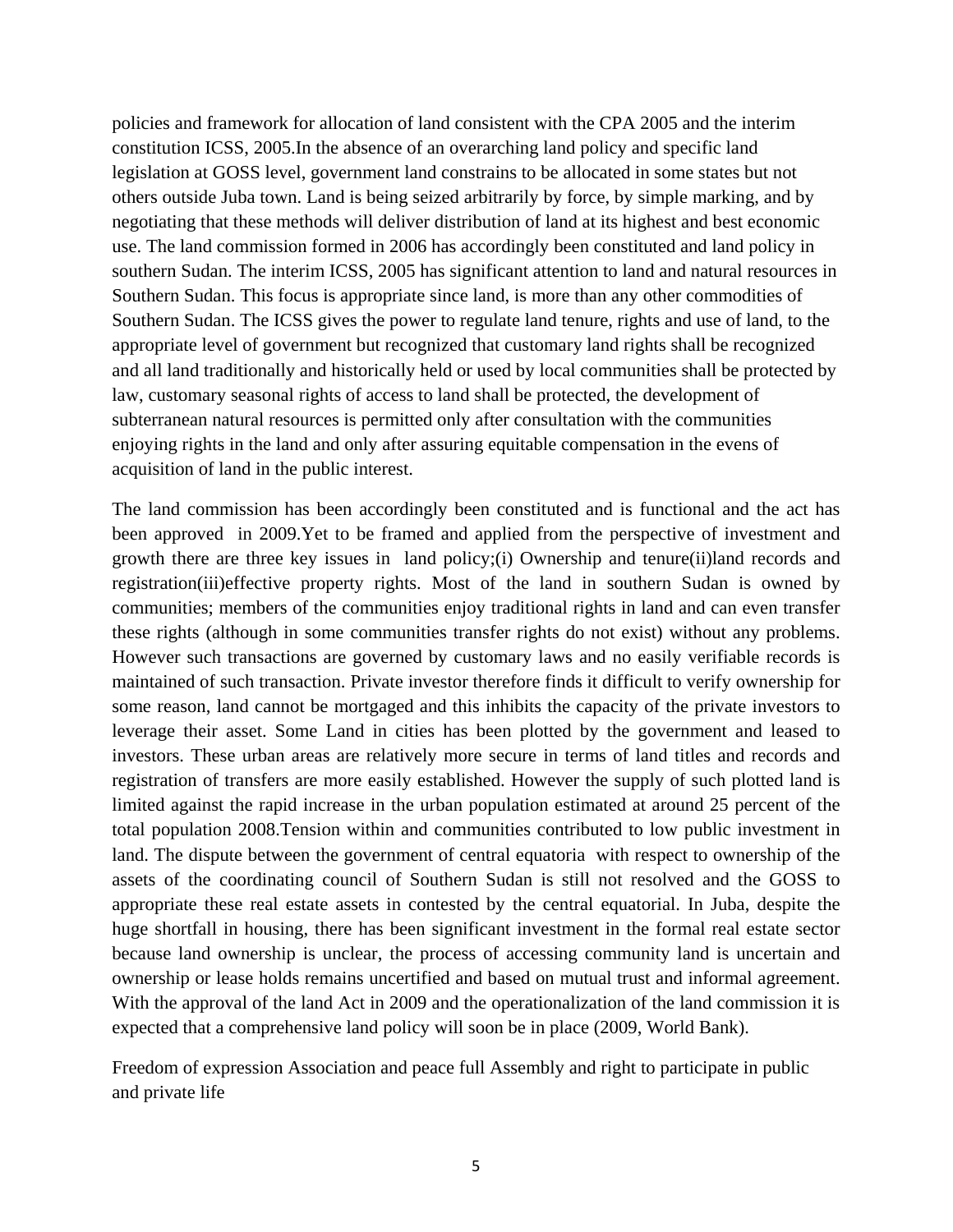Freedom of expression and association must be respected and brought into line with international standard.Parlimentary approval of a new laws to regulate political associations and explains that this requires assssocitaion to be approved by the ministry of Justice, who can also request the supreme court to issue a resulting to have the Association dissolved and liquidate its finance. In this new territory lack of legislation have resulted to infringement on freedom of association. During Sudan general election of April 2010 there had been very limited freedom of expression, association and public Assembly request for gathering has be obtained from police General. Most political parties, independent candidates face challenges of intimidation, harassment Arrest in lawful manner. The southern sector the state owned TV (SSTV) SS Radio broadcasting only activities of the ruling party (SPLM).There are other private media closer of mirayas FM and radio Bhakita for some weeks. There is only few daily news paper (Juba Post, Citizen News paper, Southern Sudan Eye, Sudan Mirror, Khartoum monitor, Sudan tributes) ha limitation on reporting. The Journalists faces threat of press censorship when broadcasting issue relating to Government official especially issues relating to torture and corruption of public office; Media editor of Juba post and Citizens of had been arrest several time. Though the election ACT 2009 provided accreditation of media, Journalists and international, National observers had to work with the provisional orders of ministry of broadcasting and information on the Election Day several Domestic elections observers were arrest on polling day till intervention of the EU, USAID and UNMIS to rescues observers from the police station. The media law is not codified. Instead non registered Human rights organization received letter from the ministry of gender, social welfare and religious affairs asking them to cease their activities or face legal presecution.The southern Sudanese laws prohibited unauthorised public gathering of more that five people and public gathering need to be notified to the ministry of interior 24 hours in advance. There is need for amendment on laws of public gatherings, meetings, procession further increase legislation constraints. Demonstration organized in public places are sensitive places are sticking prohibited and public meeting or emonstration has to be notified to the head public security atleast 3 days in advance organized and participants of prohibited demonstration faces prison sentences of up to 6months ( Arrest of SPLM Secretary General Others ) in Khartoum during the lection campaign. Meetings forbidding and speech or discussion infringing on public orders or moral, but leaves public orders or moral in define. the ministry of broadcasting and information provision into compliance with Article(21) of the international covenant for civil and political rights no participation in unregistered organistion.The detainees are released without trial oracess to Attorney often restricted in early stages of detention, Attorney Must stick a court order to counter into duties.

#### The Rights to adequate standard of living

The country wide sector of the population are suffering from extreme poverty, however there is no data to show measurable estimates for the exact number people leaving \$ 1per day. The higher number of families seeking aid from ministry of humanitarian affairs, ministry of Gender, social welfare and religious affairs and Southern Sudan relief and rehabilitation commission and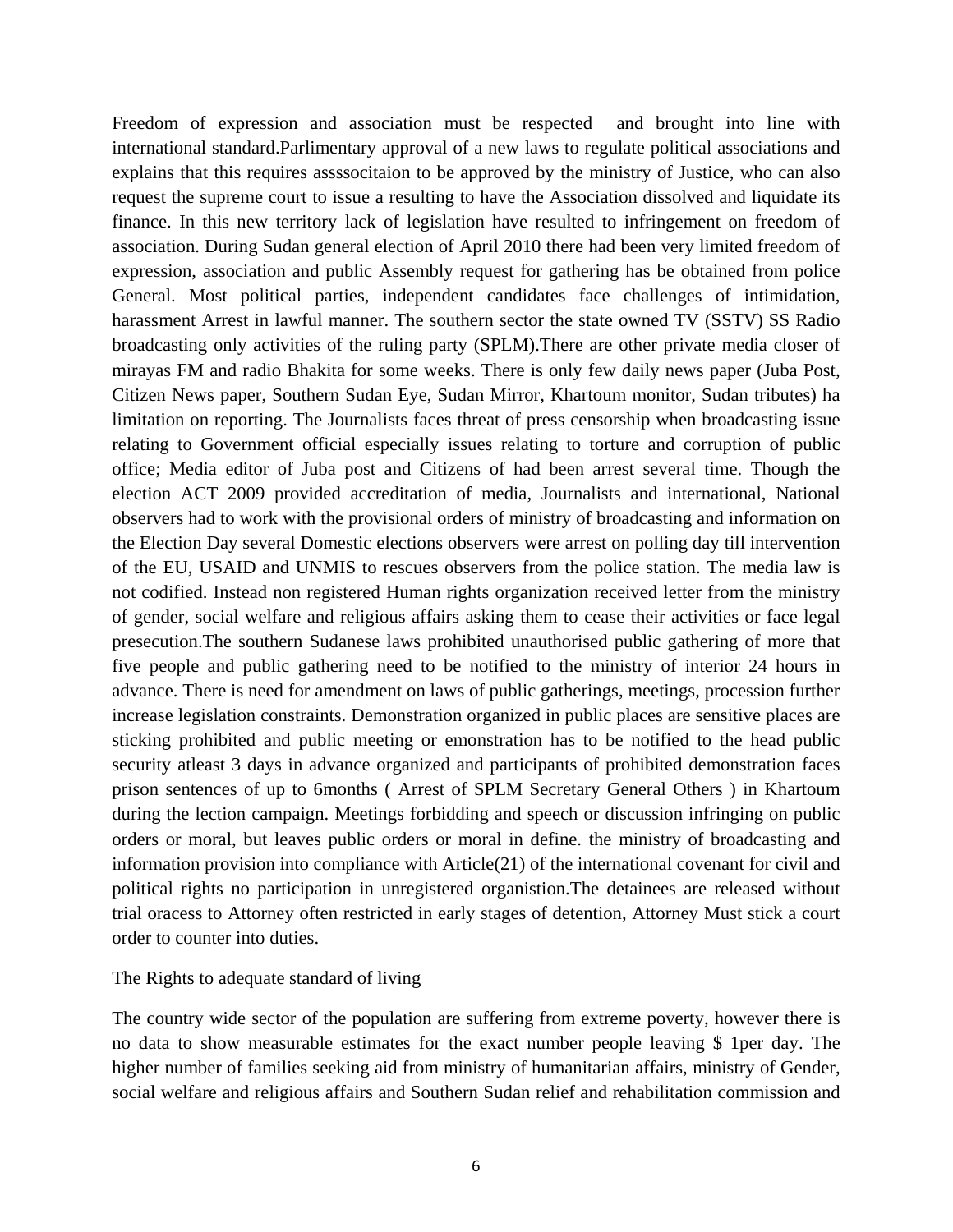charity funds from development partners. The families of 8.2millions.The natural economy generally tens of thousands of jobs each but un employment is estimated at around 15% of the population due to fact that only 11% of the newly created jobs for southern Sudanese citizen due to exploitation and low wages of domestic and foreign workers I private sector. The independence research indicates that minimum income of SDG 300per month nurse in private clinic. The observed minimum wage in the government sector SDG 800 where as the is minimum wage for private sector. The mass naturalization motivated by securing a support base for the regime has addressing reflection itself on the being f the citizen relevant to states support job opportunity, Housing, education and medication. According to human rights reports Goss wages of housing crisis because of corruption and unjust distribution of wealth and land. The staffs of the government under pension scheme faces eviction form house as most of the government employee in Government of national Unity will became migrant's workers after referendum. The land act 2009 states owners of land belong the people .There is need for the UN and world bank/IMF to enforce the provision of adequate standard of living by retrieving public land s from the private hands to enable fair distribution of wealth among citizens and right of property. There is estimated application of government support service for housing to increase service delivery of such services collected houses crisis within the societies with demolition of juba that left more than 2million people homeless. The state policy has been to encourage foreign investment with permission condition on environment criteria in country.

### Child Right

Orphans shall in this case be referred to a child whose both parents are dead and the child is under 18 years of age. Sudan has ratified the convention of the right of children (UNCRC). The UNCRC lays out specific teams and legal duties of the government to children. By ratifying the UNCRC Sudan pledge to safe-guard children from harm, abuse, exploitation, violence and neglect. Yet for million of children particularly the vulnerable one like war orphans, the violation of their right to protection is their main causes of exclusion. In spite of all the pledges, in south Sudan we have a number of orphans children that suffered harm, abuse on the streets violence, and neglect.According to civil society Report human Right forum, most of these children do sleep under the verandas of shop. Thus when any case reported to police patrol at night about the robbing or breaking of shops, the first people to suffer the incident are the children who are orphans living on the street and other street children in a way that they could be surrounded and beaten and in most cases been taken to detention centre and leaves their without trial Good example is Juba central prison has over 200 street children under detention without trial. Most of these children spend cool night at the veranda and are becoming victim of abuse, rape for the case of the female street children, eating from dust bin, no medication for them and many suffer torture when arrested by police men. orphans in this case would falls under Article 21  $(1(a,b,c,d,e,f,g,h),2,3 \text{ and } 4)$ . **ICSS** 

Right to privacy, marriage and family life.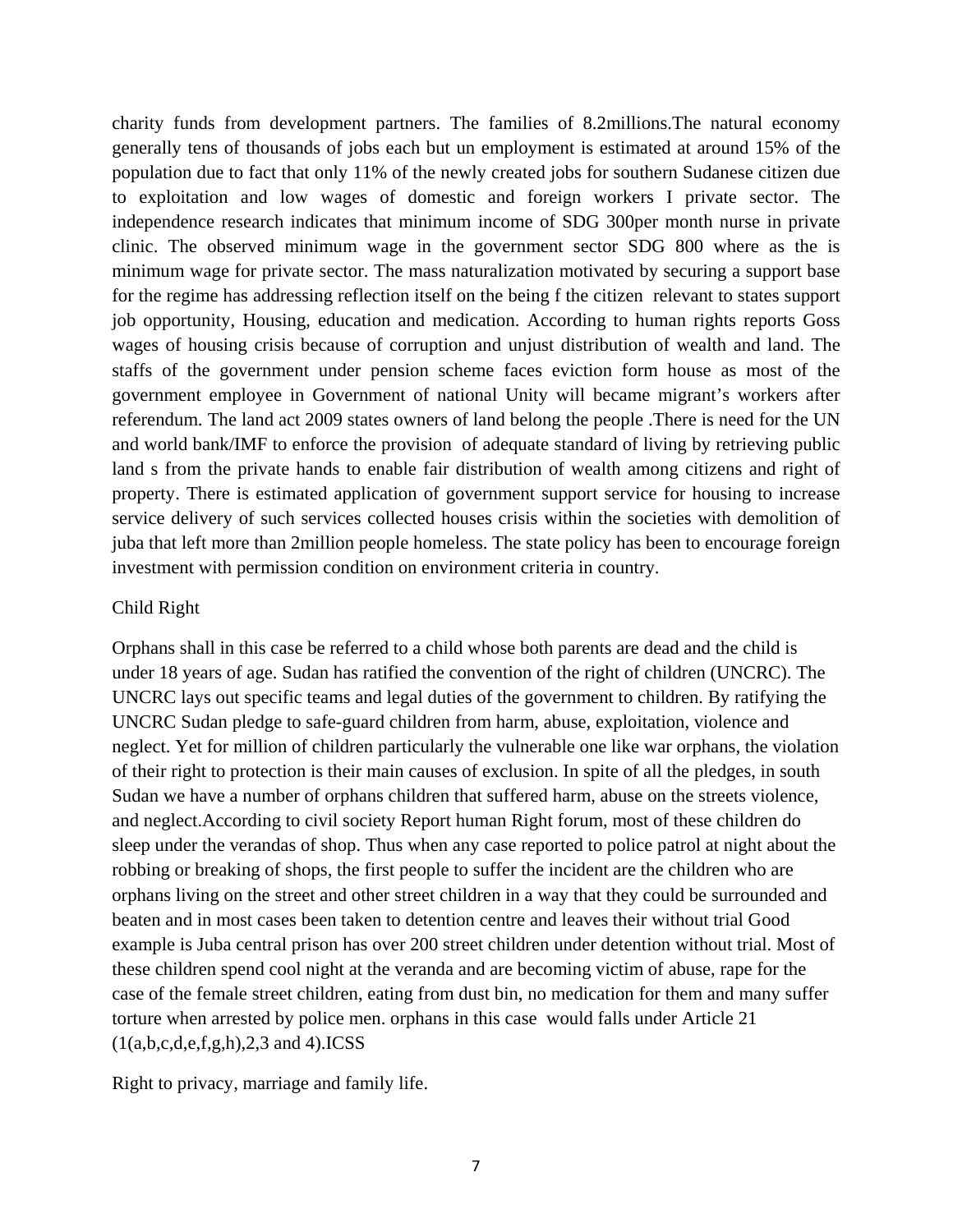In southern Sudan .the interim constitution provide for every person of marriageable age shall have the right to marriage of the opposite sex and to found a family according to their respected family law and no marriage shall be entered into without the free and full consent of the man or women intending to marry. In spite of this law, there are a number of violations of these rights particularly among the cattle owner in the south. A case noted by human right civil society in Juba was that, on the 22/ august /2010, a 19 years old girls committed a suicide in wudu county, lake state due force marriage been imposed on her by the parent to marry an old man not of her choice yet the interim constitution of southern Sudan puts clearly that marriage shall be entered into only by consent of the two. By forcing a girl to marry a man not of her choice is serious violation of women right in this part of the country. The same scenario's has been noted in Eastern equatoria state where SPLA soldier are marring under age between 12 and 17 years. These are girls who normally move to sell at the SPLA base area. In other word early and force marriage in some part of south Sudan is rampart and still continuous to deprives women right to free choice of their spouse. The CPA expressly incorporated the international convention on civil and political Right which provide that no marriage shall be entered into without the free and consent of the intending spouse. Further, the interim constitution of SS (ICSS, 2005) provided that the state shall combat harmful customs and tradition which undermine the status of women. The Goss is encourage closing the gape between constitutional law and traditional family law by passing legislation outlawing early and force marriage.

Right to Education. Since the signing of the comprehensive agreement 5year ago, the government of south Sudan in ministry of higher learning pass law for free primary education. In addition to that, the government has been awarding some scholarship to returnee's student since 2007 but one important point to note is about the education of the people with disability. Although the Sudan government has ratified U.N convention on the people with disabilities, the situation of the disadvantaged in the south has not improved so much. As such the marginalized disable are depending entirely upon their family members, relative etc and others today are hanging in the market place begging in order to earn living. The people with disability has opted for education but lack of sufficient support left them far behind not able to compete for the available job. Most of their children are unable to attended higher education due to lack of support for education. It very unfortunate that the situation of the children of people with disability have been deprived of their right to basic service like Education, health ,shelter, employment and food.

Although the interim constitution of the government of southern Sudan page 33, 11 part (1) stated that, Education is the right to all the citizen and all level of government of south Sudan shall provide access to Education without discrimination to religious, race, ethnicity, HIV/AID status, gender or Disability but the children of the people with special need are at disadvantages yet south Sudan child act 2008 article 27 page 24 state that every child with a disability has the right to free and especial care, medical treatment, rehabilitation, to found a family, sport and recreation, education and training to help him/her to enjoy a full and decent life in dignify and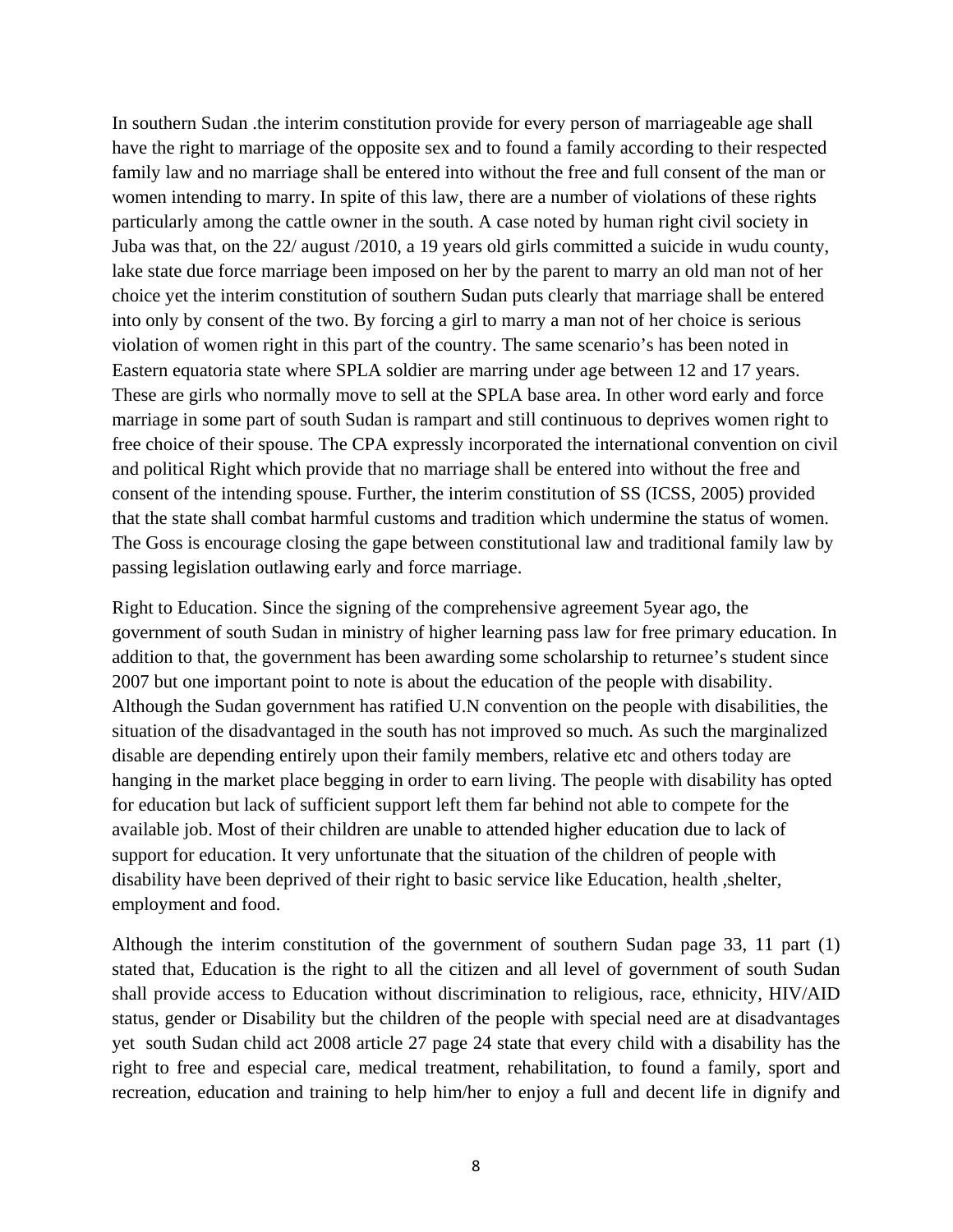achieved the greatest possible degree of life self-reliance and social integration. More training for special need such as the deaf and the blind.

#### D .Achievements, Best Practices, Challenges and Constraints

The first southern Sudan legislative assembly passes over 24 Act including the practical application formation different commissions and chambers.The Sudan general elections were conducted according to election Act 2008, the election commission formed in accordance to ICS 2005 and CPA signed I 2005.The electoral commission invited international, national and regional election observers and UN, African Union, Arab league and foreign governance to ensure the credibility and transparency of the election is credible. The election had code of conduct for both parties and observers were trained. The elections process lead to the formation of legitimate government in July though there were irregurities in voter registaters and announcement of the result delayed and some candidates petitioned the governors results for central equatorial state and on the polling day the vice president of government f southern Sudan Dr.Riek Machar Teny had to move for more that 3 hours looking for his names on voters list upper Nile states. The constraints of the democratic elections left additional death of more the 450 southern Sudanese.Since 2006 there are 17 independence commissions' forms according to CPA and their chairpersons and deputies are appointed by president of government of southern Sudan with approval f two third majorities in the Assembly. The independent SSHRC formed had trained more human rights officials, pledges to implement international treaties and instrument of human rights. The challenge is that the formation of the human rights commission was not according to the Paris principle and none of the civil societies have not taken memberships. The independent e commission like peace commission in was later on transformed into ministry of peace and CPA implementation.Since 2006 the government under president Salva kiir mayandit announced universal primary education for all and initiatives to enrolled many children to school Appeal to government of southern Sudan. There is need to build more school for the people with special need especially in south Sudan, simply because the effect of the longest African civil war has resulted into several effect that is why we have a number of the blind. And more teachers for special need should be given scholarship in order that they can be able to meet the need of the out number needs of the people with special needs mostly the deaf and dump, the blind. There are very few instructors for these categories of people. Needs to support the above categories of people by sending more instructors for studies especially the Sudanese national.We would like to appeal to the government of southern Sudan for support of to reformatories schools in all the 10 state of south Sudan. The purpose is to allow for those orphans who have lost both parents to acquired basic education. Training of child protection officer in the south will be highly required basing on the needs raised by the by the UNHCR during the resent protection assessments taken in some county in the state for instance in magwi county the location chosen was Nimule and palutaka in which the child protection officer was one and could not be two in one. The reality on the ground is that, we have a number of child protection actors but they all lack institutional capacity. For gender base violence in southern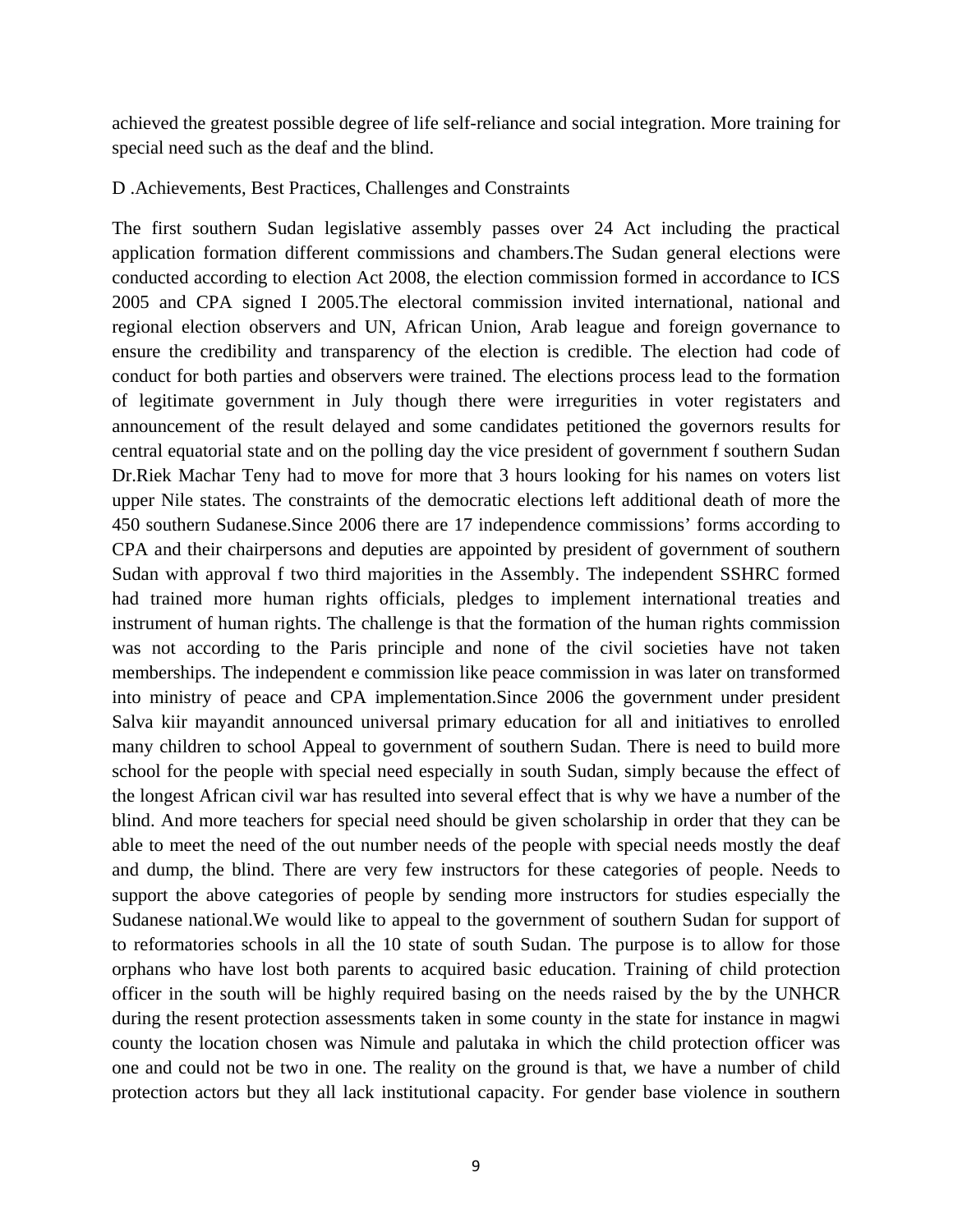Sudan, we would like to appeal to the government for amicable solution to various happening in the villages e.g. marriage related violent, the government should come up with a policy to protect the citizen from their right so as they are not look at as property and more awareness campaign to enlightened the people at the grass root about the meaning marriage. One major achievement we as civil society HR have acknowledges is the inclusions of 25% of women representation in the all the national duties of which during the resent election the president promise to add 5 % meaning now women of South Sudan have 30%.For gender base violence in southern Sudan, we would like to appeal to the government for amicable solution to various happening in the villages e.g. marriage related violent, the government should come up with a policy to protect the citizen from their right so as they are not look at as property and more awareness campaign to enlightened the people at the grass root about the meaning marriage.

# E.KEY NATIONAL PRIORITIES, INITIATVIES AND COMMITMENS

There is a need to ensure freedom of association, peaceful assembly and freedom of expression through out Sudan. All efforts must be exerted to redress the political and military consequences of the contested elections result as these consequences can certainly affect the referendum process. Adequate preparation for Referendum, The south should be united as parties and people, to support the conduct of the referendum and completion of the CPA interim period on time. A free, fair and transparent referendum is a sine qua non for recognition of the result. Therefore, more than anybody else, the south must be keen to ensure that the requirements of conducive environment for the conduct of free,fair,transparent and peaceful referendum provided in the southern Sudan Referendum carryout constitutional review on the interim constitution of southern Sudan 2005.(2)draft a permanent constitution for the new independent and sovereign stage of south Sudan.(3)discuss and agree on the interim broad-based national government, under the current president of the Government of southern Sudan.

## F.Capacity Building and Technical Assistance

We are requesting for more capacity building to civil society working on Human right in southern Sudan is very broad and currently we have few staffs in the office of Human right commission trained by Unmis HR section but they cold not cover the whole area of southern Sudan as verse as it is. The civil society could fill up these gaps but again financial support is another problem in term of logistic, accommodation to mention but few. Therefore training in consultancy and expatriate and financial management would be added advantages to civil society